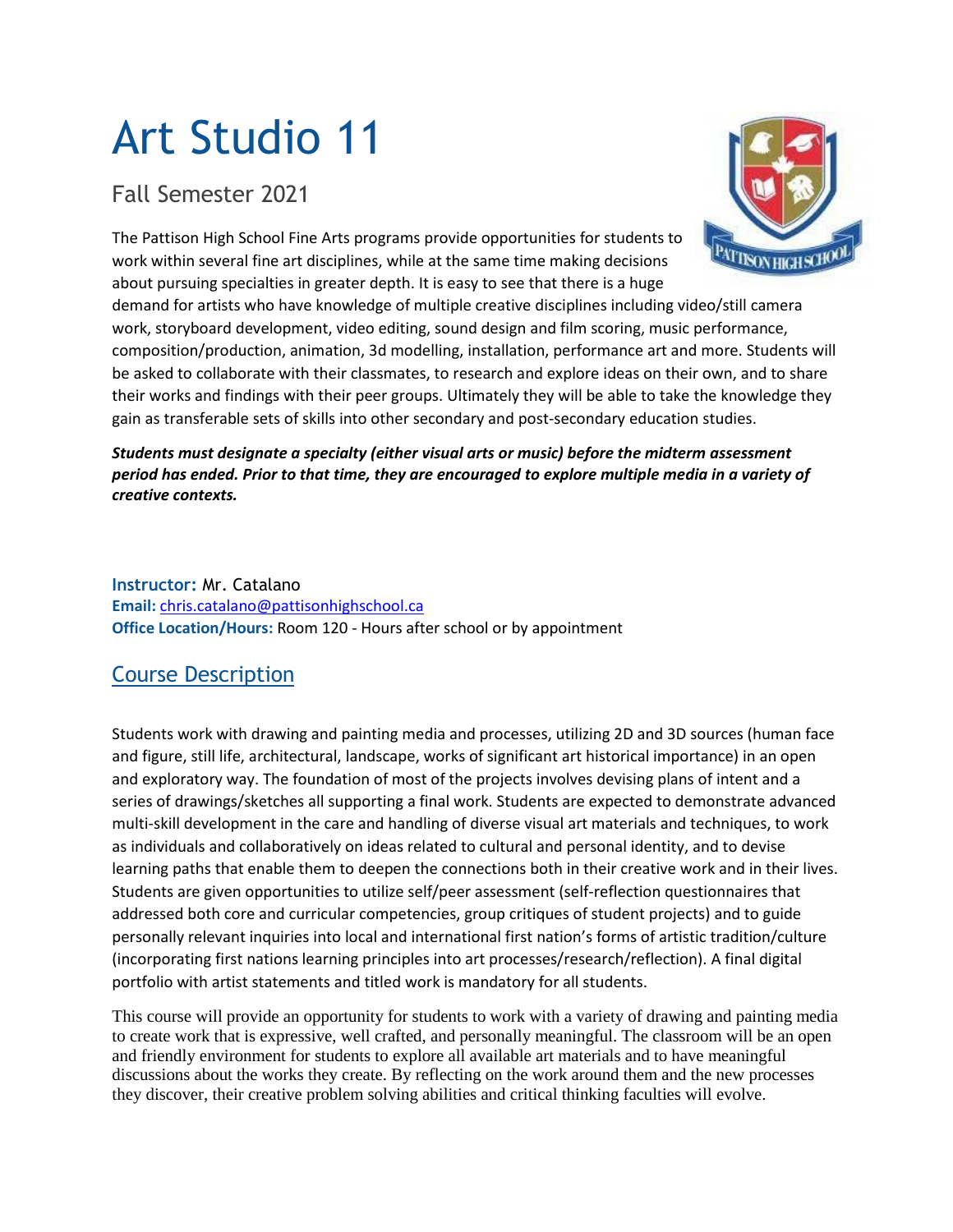## **Big Ideas**

"An artist's intention transforms **materials** into art."

"Visual arts reflect the interconnectedness of the individual, community, history, and society."

"Growth as an artist is dependent on perseverance, resilience, refinement, and reflection."

"Artistic expression is an artist's physical and cognitive articulation of our **humanity**."

"Artistic works offer unique **aesthetic experiences** in a variety of contexts."

## **Students must:**

- show a commitment to working with many sources of imagery including**: People, animals imaginary worlds and creatures and forms, landscape, buildings, still life**
- have their own pencils (preferably 4B), a kneaded eraser, a watercolor brush with a good point, and a sketchbook with acid free, white paper.
- a **positive attitude** toward the contributions of other students and great respect for the classroom atmosphere and available tools and supplies.
- a **willingness to understand** the processes involved in the preparation of any piece of art through to final execution of completed art work.

#### **Students can expect to:**

- Increase awareness of important visual art concepts from their own and other cultural backgrounds.
- comment thoughtfully on their own work and the works of their classmates
- recognize that visual art creation and appreciation can impact personal growth and enhance overall levels of visual perception
- introduce new aspects of the English language through the learning of visual art terminology
- Visual art skills working with drawing tools, color theory and mixing, composition and photographic documentation/presentation of final works.
- visualization skills to do with measurement, scale, proportion and perspective
- Artist's statement writing for self-assessment of artistic merit/intent.
- a great overview of the developments in visual art practices through the centuries, from cave painting through to the most complex layering processes in both physical and digital painting and rendering

#### **Content overview**

#### **Assessment**

- **- Projects: 50% - weekly projects culminating in midterm and final online portfolios**
- **- Self Assessments: 15%- written reflections on processes and methods learned**
- **- Peer Assessment: 15%- Group interviews, discussions and critiques.**

**-Process- engagement in classroom activities, collaboration/cooperation with classmates to ensure a stimulating and productive working environment, studio practices and maintenance): 20%**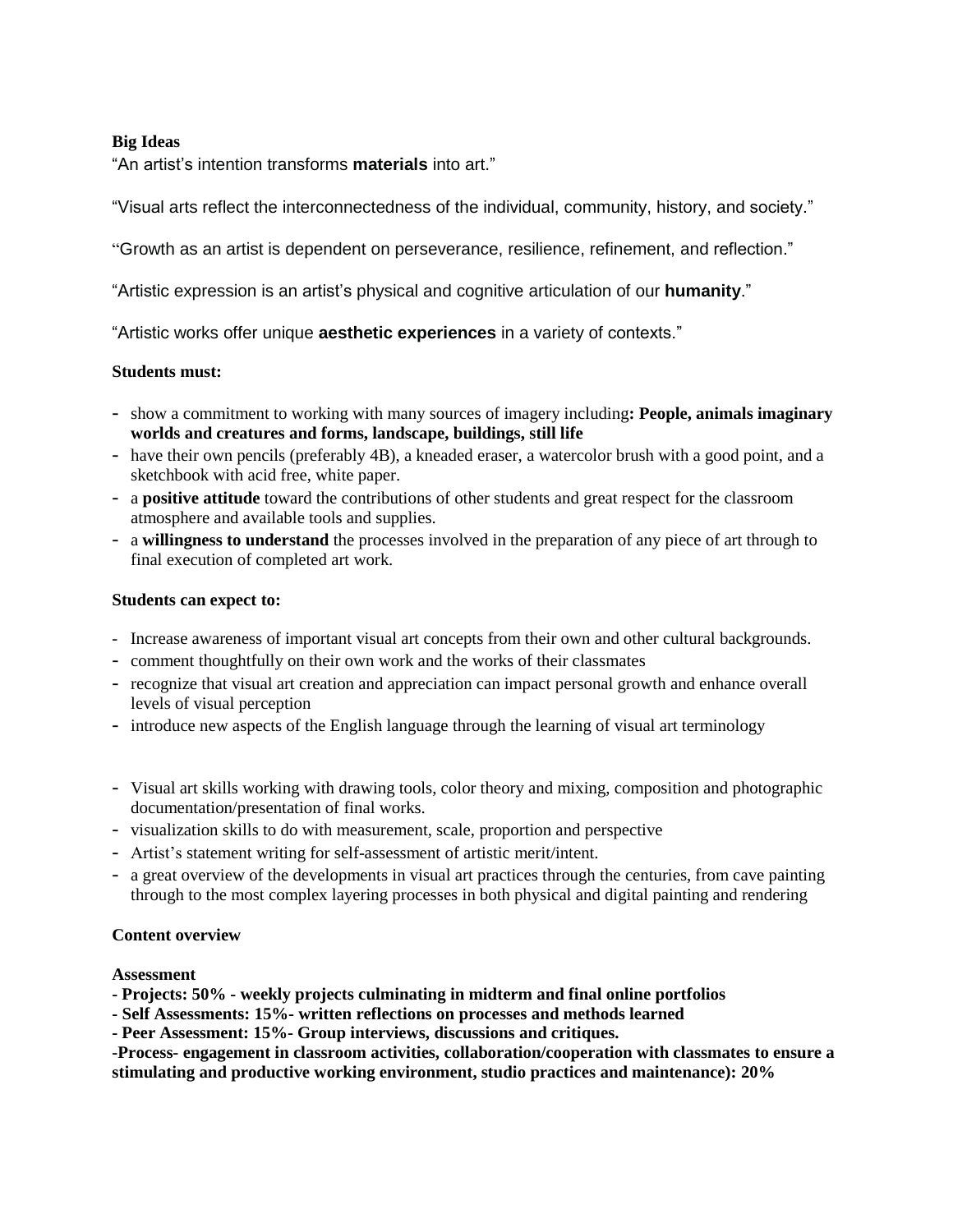# Curricular Competencies

# **Students will: Explore and create**

Create artistic works using sensory inspiration, imagination, and inquiry

Explore artistic possibilities using a range of materials, processes, and technologies Intentionally select and combine materials, processes, and technologies to convey ideas

**Take creative risks** to express thoughts and emotions through artistic works

Refine artistic skills from a **variety** of **styles**

Demonstrate active engagement in creating artistic works and resolving creative challenges

Explore contributions of traditional and innovative visual artists from a variety of **movements** and contexts

-

## **Reason and Reflect**

- Describe and analyze how artists use materials, technologies, processes, and environments in art making
- Develop personal answers to aesthetic questions

## **Communicate and Document**

- Document, share, and appreciate works of art in a variety of contexts
- Create artistic works that demonstrate personal, cultural, and historical contexts
- Demonstrate respect for self, others, and place

#### **Connect and Expand**

- Explore First Peoples' perspectives and knowledge, other ways of knowing, and local cultural knowledge through artistic works

- Create artistic works that demonstrate personal, cultural, and historical contexts

# Evaluation Scheme

**40%- Projects:** weekly projects culminating in midterm and final online portfolios Compositional strategies should be evident in all work. Work should also be carefully presented and fully documented with work titles and short descriptions of processes used.

**30%- Process- engagement in classroom activities, collaboration/cooperation with classmates to ensure a stimulating and productive working environment, studio practices and maintenance: 20%- Self Assessments: written reflections on processes and methods learned 10%- Peer Assessments: Group interviews, discussions and critiques.**

Class Rules and Expectations